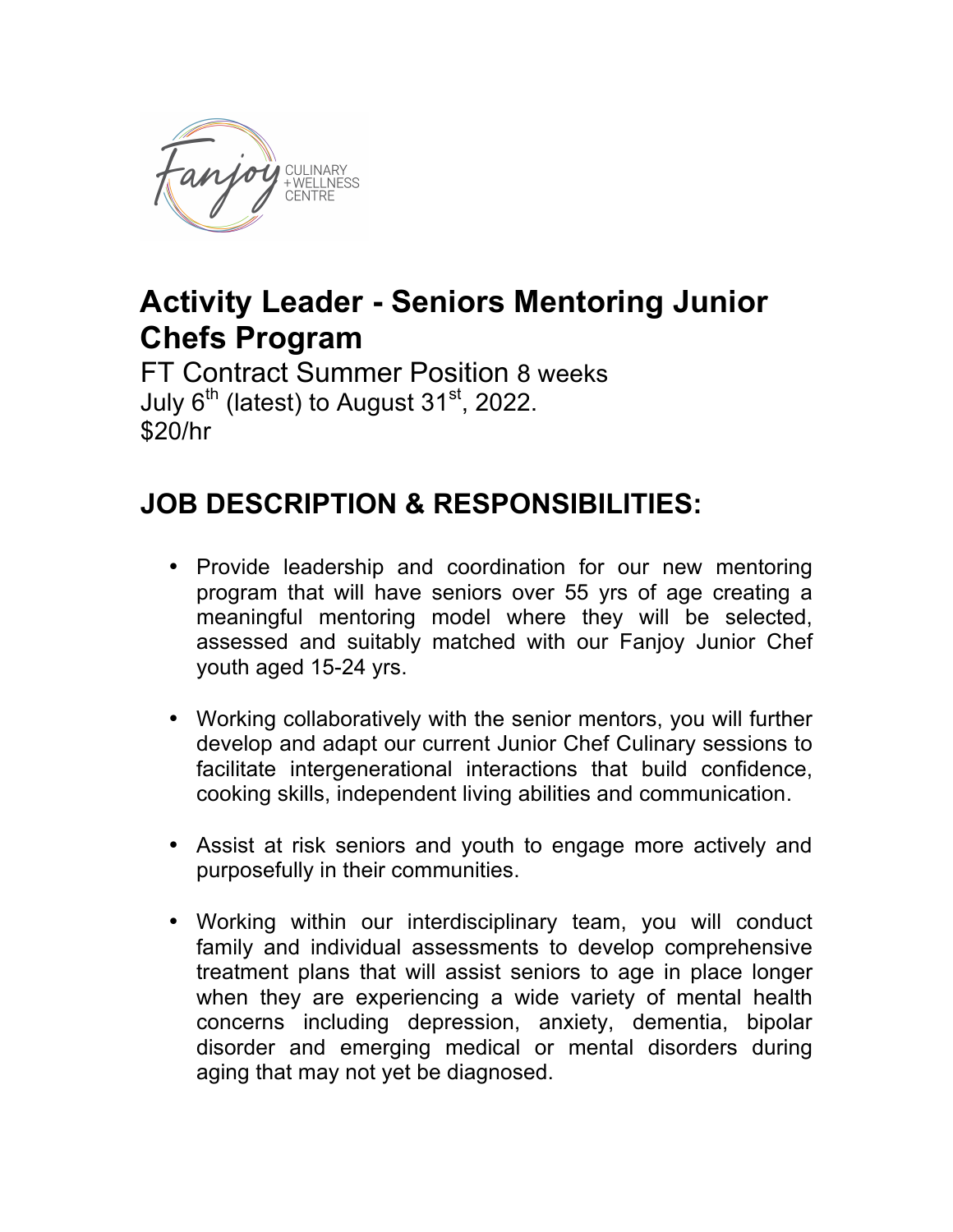- The activity leader will provide practical, hands-on solutions in the best interest of the client , from their initial involvement with the client and their family during the intake and assessment process.
- Maintain accurate records according to your governing regulatory body and the Company's policies.
- Provide clinical family treatment and parent counselling with a wrap-around approach to care for transitional aged youth, 14- 29 years of age.
- Develop new mentorship and culinary counselling programs that fit within our milieu therapy approach to reach 'hard to service" and at-risk seniors, while also working with their families, including remotely on zoom and incorporating our milieu culinary programs to build practical life skills and improve seniors nutrition.
- With our interdisciplinary team you will assist to develop and pilot a 8 week psycho-educational program to reduce and mitigate the risk of seniors' financial abuse and/or suicide during COVID.
- Gather, track, assess and report clinical stats to inform program delivery and improvements.
- Collaborate with other community service and health care providers as needed to assist our clients with required case management services.
- Collaborate to develop our new Seniors meal plans and family therapy offerings to help seniors age well in place.
- Facilitate psycho-educational sessions as well as therapeutic groups for seniors struggling with mood disorders, eating disorders, concurrent disorders, or trauma issues particular exacerbated by the current pandemic and isolation.